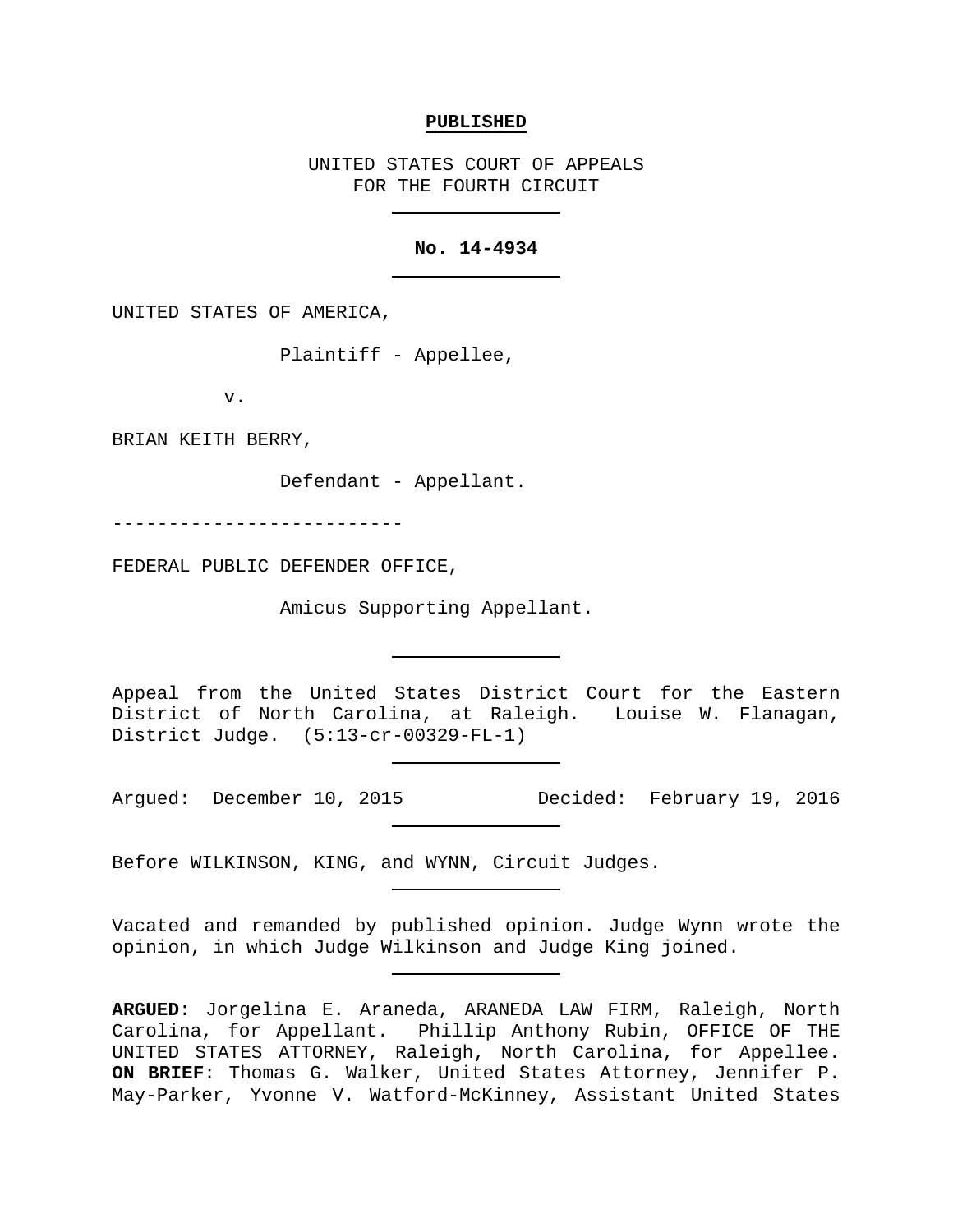Attorneys, OFFICE OF THE UNITED STATES ATTORNEY, Raleigh, North Carolina, for Appellee. Thomas P. McNamara, Federal Public Defender, Stephen C. Gordon, Assistant Federal Public Defender, Jennifer C. Leisten, Research & Writing Attorney, OFFICE OF THE FEDERAL PUBLIC DEFENDER, Raleigh, North Carolina, for Amicus Curiae.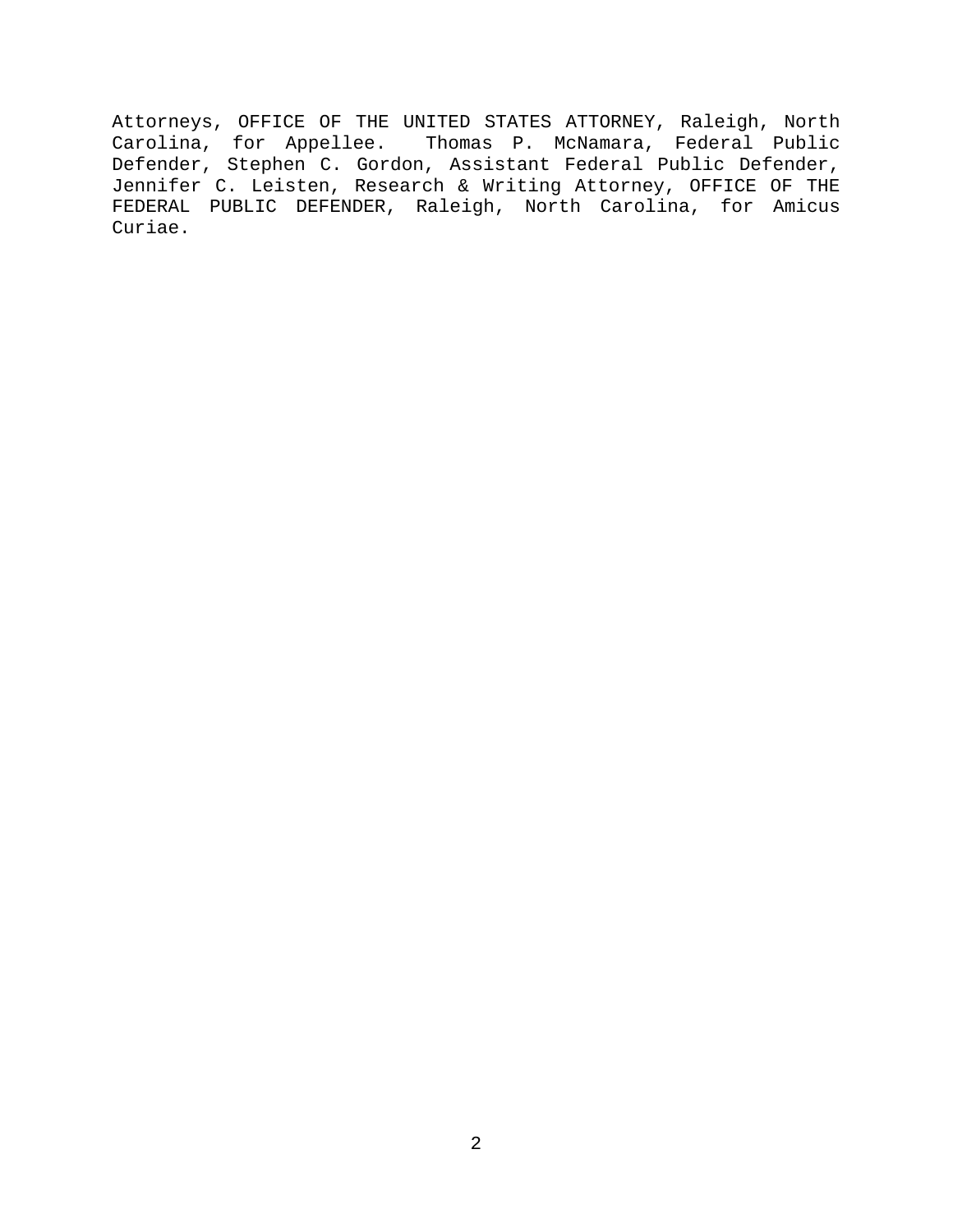WYNN, Circuit Judge:

Defendant Brian Keith Berry was convicted of a sex offense in state court and obligated to register under the federal Sex Offender Registration and Notification Act, also known as SORNA. Defendant failed to register as required and pled guilty to violating 18 U.S.C. § 2250(a).

At sentencing, the district court calculated Defendant's United States Sentencing Guidelines ("Guidelines") range as if he were a tier III sex offender. Defendant challenges that tier designation. Using the categorical approach, which we hold applicable here, and comparing his state court conviction for endangering the welfare of a child to the generic offenses enumerated in 42 U.S.C. § 16911(4)(A), we must agree: the district court erred in deeming Defendant a tier III offender. Accordingly, we vacate Defendant's sentence and remand for resentencing.

### I.

In 2002, Defendant pled guilty in New Jersey state court to endangering the welfare of a child in violation of N.J. Stat. Ann. § 2C:24-4(a) (2002). Upon Defendant's release from prison, he was advised that he must register as a sex offender with the New Jersey police. He initially registered with a New Brunswick, New Jersey, address; but, in March 2013, law enforcement agents found that he no longer lived at that listed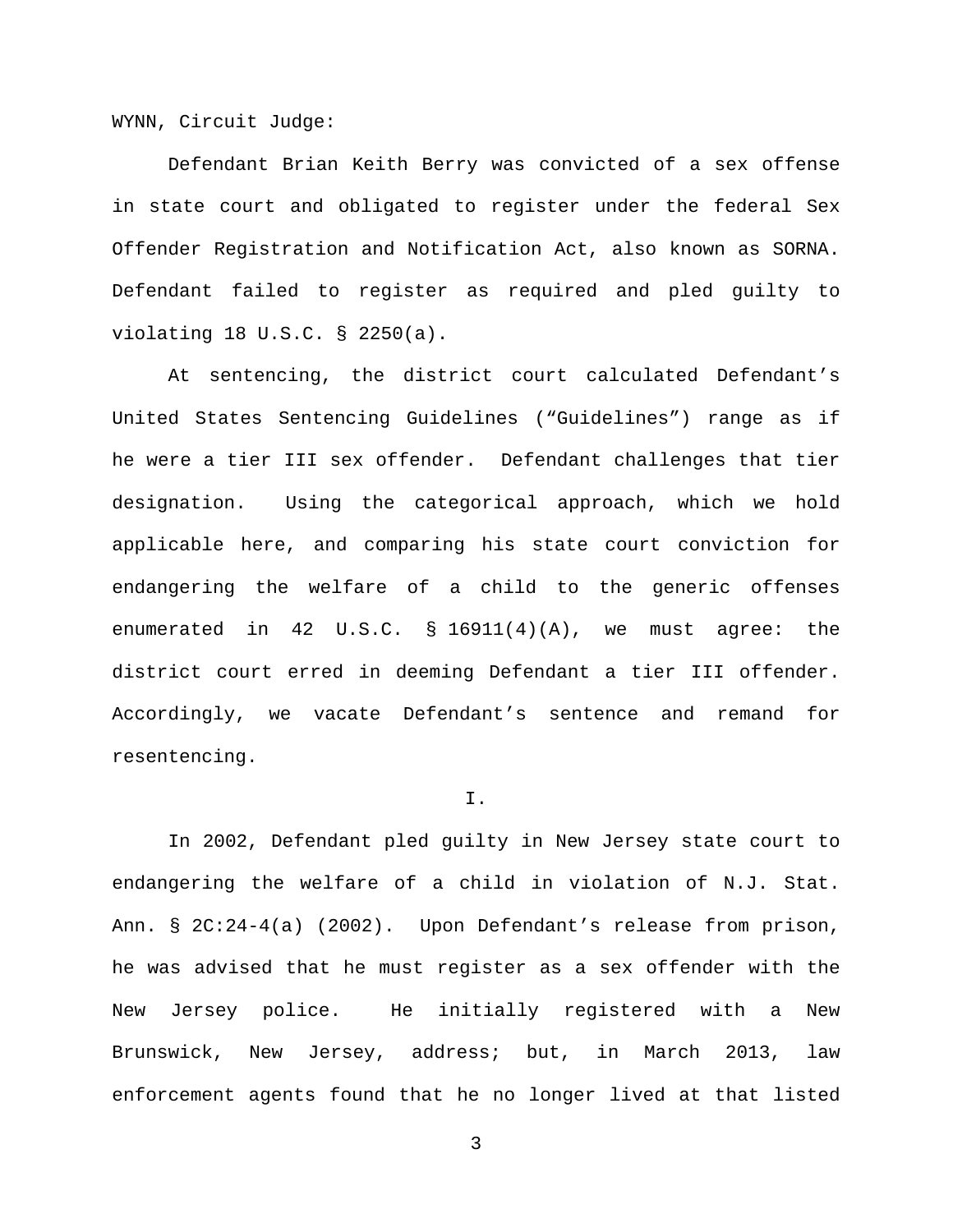address. Thereafter, the State of New Jersey thus issued a warrant to arrest Defendant for violating the conditions of his parole. Ultimately, Defendant was found in North Carolina where he admitted to law enforcement officials that he had not registered as a sex offender in the State of North Carolina.

Defendant pled guilty to one count of failing to register as a sex offender in violation of 18 U.S.C. § 2250. At sentencing, the district court found Defendant to be a tier III sex offender under SORNA, with a corresponding base offense level of sixteen. In a memorandum opinion, the court explained that its tier III determination was "based upon description of the conduct underlying defendant's prior sex offense as set forth in the presentence report." United States v. Berry, No. 5:13-CR-329-FL-1, 2014 WL 7149736, at \*1 (E.D.N.C. Dec. 15, 2014). The court found that the conduct underlying the offense, penetrating the vagina of a five-year-old victim with his hand, was comparable to the offense of "abusive sexual contact . . . against a minor who has not attained the age of 13 years" listed in the definition of a tier III sex offender in 42 U.S.C.  $$16911(4)(A).$  Id. at \*3.

Based on his tier III designation and other factors, the district court determined Defendant's Guidelines range to be thirty-three to forty-one months. The district court sentenced Defendant to thirty-three months in prison and five years of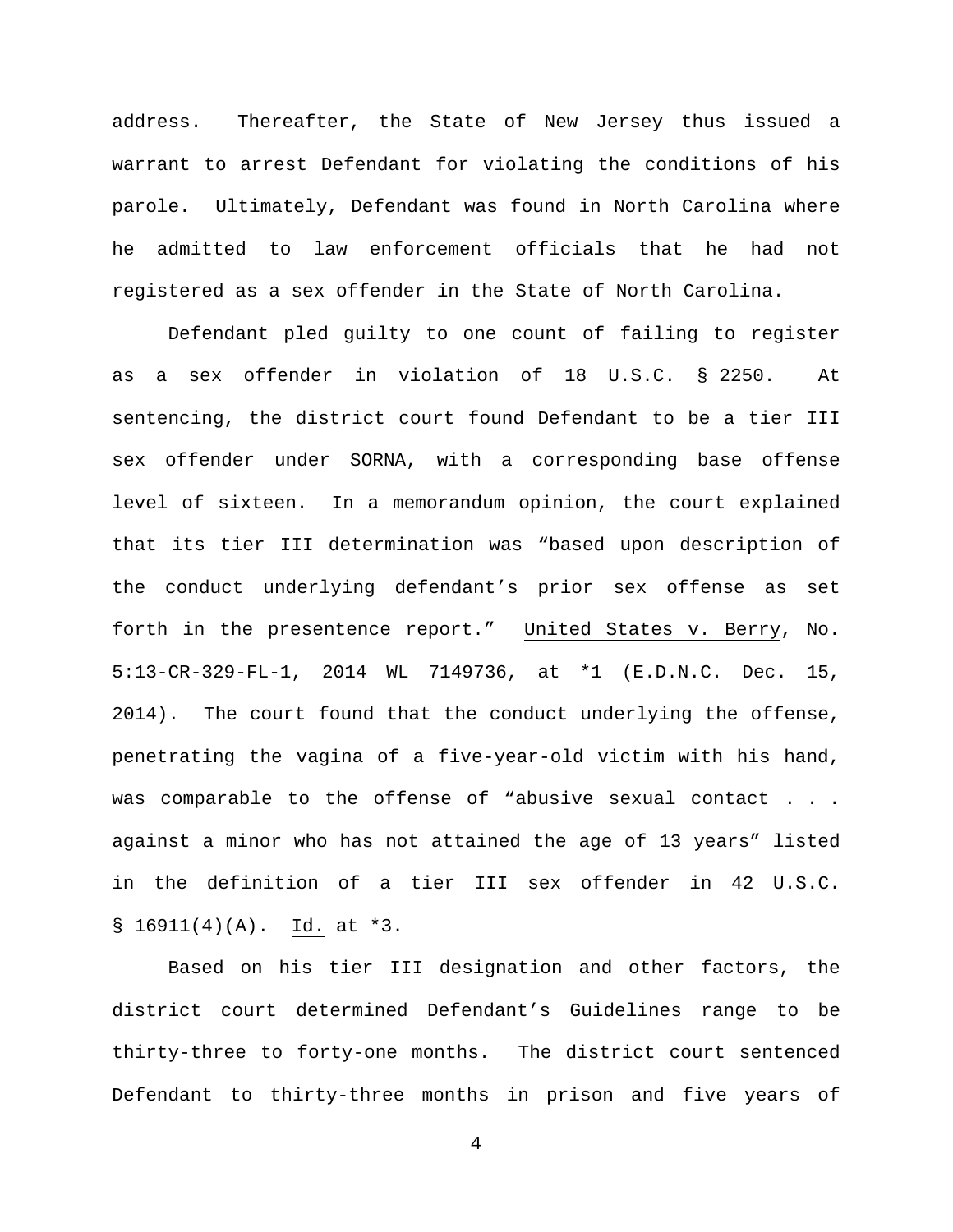supervised release. Defendant appeals, arguing that the district court erred in its determination that he qualified as a tier III sex offender.

# II.

## A.

On appeal, we must determine whether the district court imposed an unreasonable sentence by calculating Defendant's Guidelines range as if he were a tier III sex offender under SORNA. We review sentences under an abuse of discretion standard.[1](#page-4-0) Gall v. United States, 552 U.S. 38, 51 (2007). Such a review includes procedural and substantive reasonableness components. Id.; United States v. Dimache, 665 F.3d 603, 606 (4th Cir. 2011). Relevant here, a sentence is procedurally unreasonable if the district court "fail[ed] to calculate (or improperly calculat[ed]) the Guidelines range." Gall, 552 U.S. at 51; United States v. Avila, 770 F.3d 1100, 1103 (4th Cir. 2014). Further, "[w]hen considering a sentence's reasonableness, we 'review the district court's legal

<span id="page-4-0"></span><sup>&</sup>lt;sup>1</sup> We reject out of hand the government's suggestion that Defendant failed to preserve this issue and that we should thus review only for plain error. The record clearly shows that Defendant's counsel objected to the district court's tier classification and the court's consideration of the facts and<br>circumstances surrounding Defendant's prior sex offense circumstances surrounding Defendant's prior sex offense conviction. Not surprisingly, the district court thus addressed the preserved argument in its memorandum opinion. Berry, 2014 WL 7149736, at \*2. We do the same.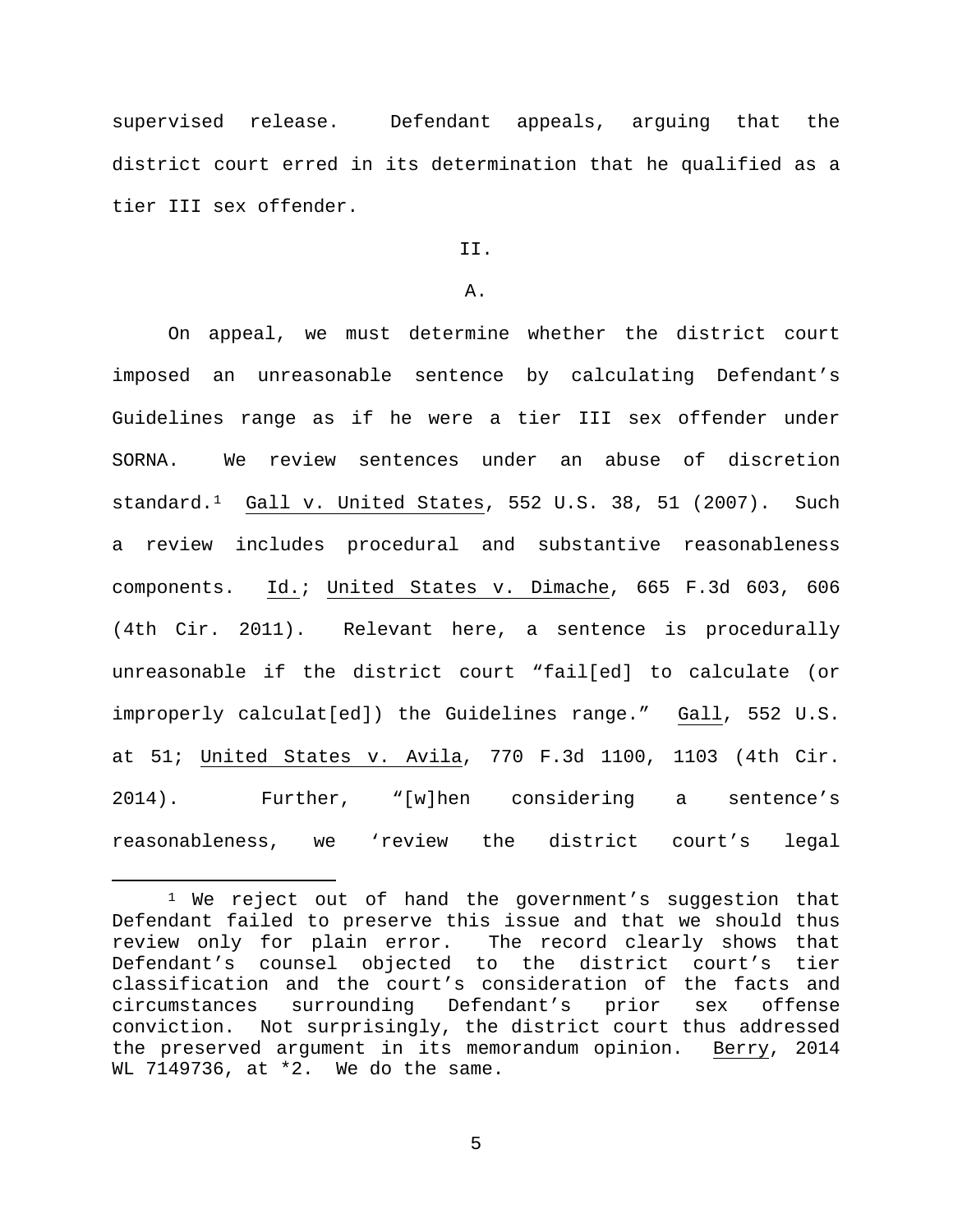conclusions de novo and its factual findings for clear error.'" United States v. Thornton, 554 F.3d 443, 445 (4th Cir. 2009) (quoting United States v. Abu Ali, 528 F.3d 210, 261 (4th Cir. 2008)).

B.

SORNA requires sex offenders to register "in each jurisdiction where the offender resides, where the offender is an employee, and where the offender is a student." 42 U.S.C. § 16913(a). Further, sex offenders must update their registration upon a change in residence. Id. § 16913(c). And 18 U.S.C. § 2250 imposes criminal penalties on persons who are required, but knowingly fail, to register.

SORNA classifies sex offenders into three tiers depending on the nature of their underlying sex offense. 42 U.S.C.  $\S$  16911(2)-(4). Sex offenders who have committed more serious sex offenses are classified under tiers II and III. Id. § 16911(3)–(4). Tier I is a catch-all provision for all other sex offenders. Id. § 16911(2). A defendant's tier designation plays into his sentencing, as the Guidelines assign base offense levels of sixteen, fourteen, and twelve for tier III, tier II, and tier I sex offenders, respectively. U.S.S.G. § 2A3.5(a).

To determine a defendant's tier classification, courts compare the defendant's prior sex offense conviction with the offenses listed in SORNA's tier definitions. See 42 U.S.C.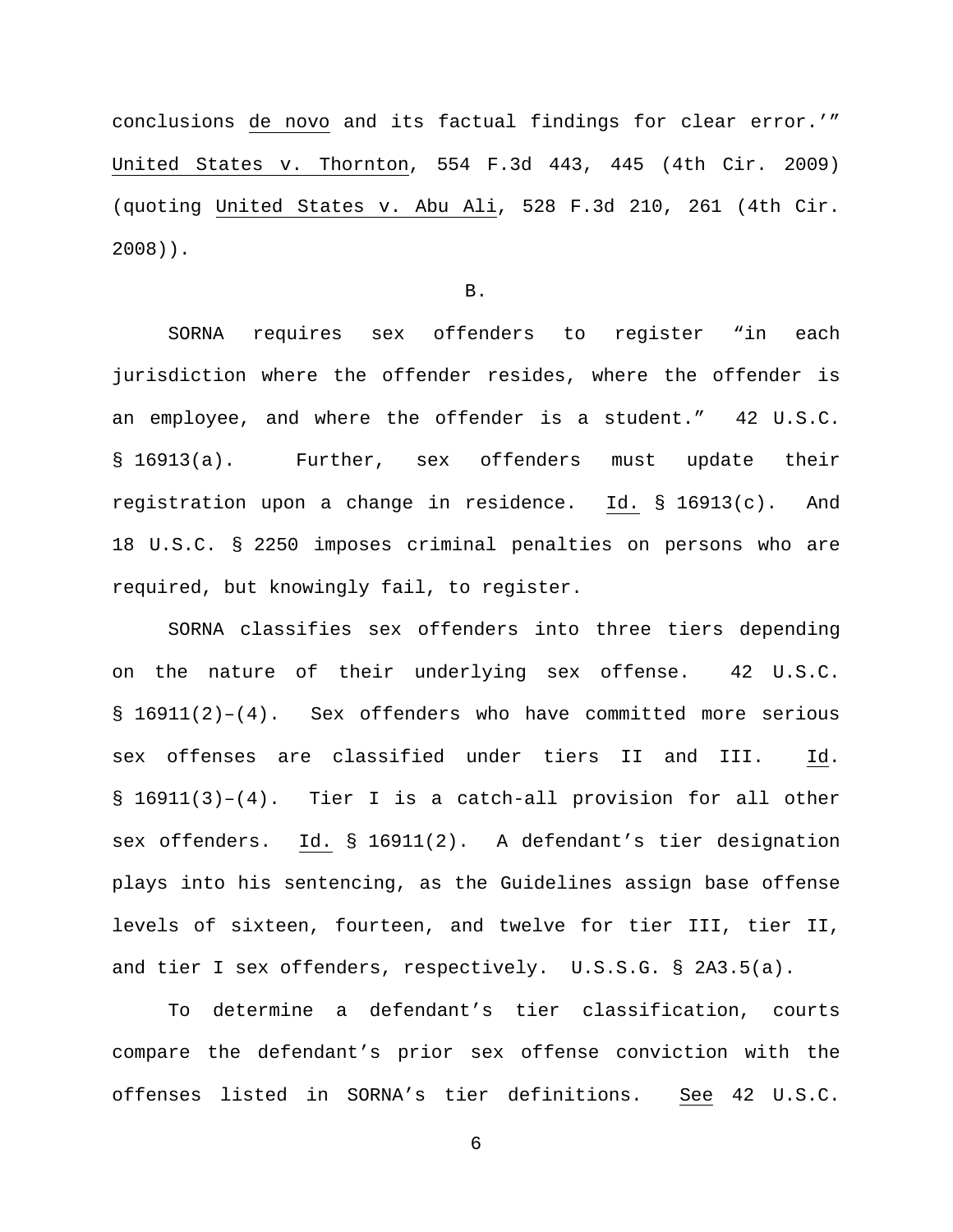§ 16911(2)–(4). Courts have embraced two analytical frameworks for such inquiries: 1) the "categorical approach" and its derivative, the "modified categorical approach," and 2) the "circumstance-specific approach" (also known as the "noncategorical approach"). See Descamps v. United States, 133 S. Ct. 2276, 2281 (2013); Nijhawan v. Holder, 557 U.S. 29, 34 (2009).

The categorical approach focuses solely on the relevant offenses' elements, comparing the elements of the prior offense of conviction with the elements of the pertinent federal offense, also referred to as the "generic" offense. United States v. Price, 777 F.3d 700, 704 (4th Cir.), cert. denied, 135 S. Ct. 2911 (2015). If the elements of the prior offense "are the same as, or narrower than," the offense listed in the federal statute, there is a categorical match. Descamps, 133 S. Ct. at 2281. But if the elements of the prior conviction "sweep[] more broadly," id. at 2283, such that there is a "realistic probability" that the statute of the offense of prior conviction encompasses conduct outside of the offense enumerated in the federal statute, the prior offense is not a match, Price, 777 F.3d at 704 (quoting Gonzales v. Duenas-Alvarez, 549 U.S. 183, 193 (2007)).

The modified categorical approach serves as a "tool for implementing the categorical approach" where the defendant's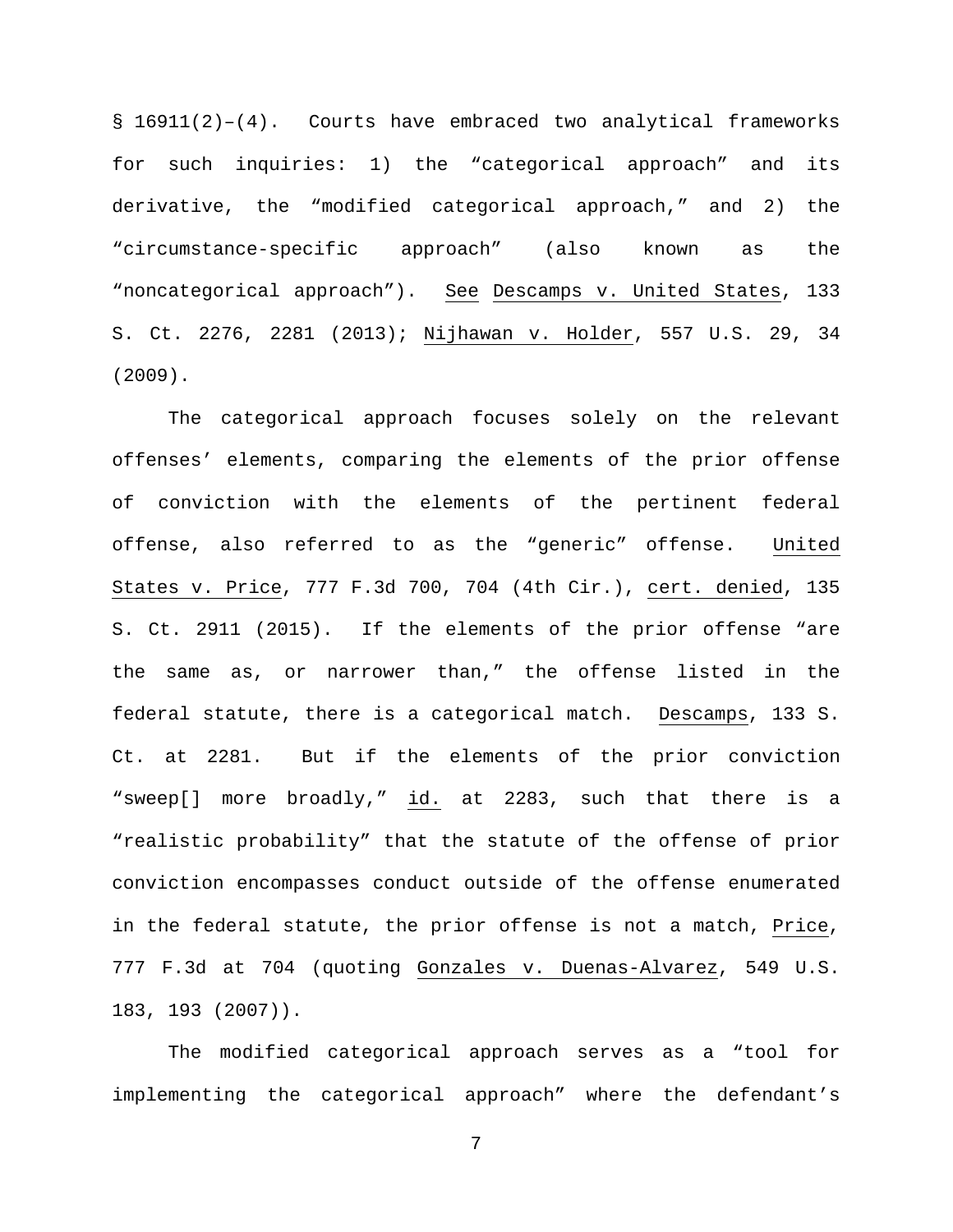prior conviction is for violating a "divisible" statute—that is, a statute that "sets out one or more elements of the offense in the alternative." Descamps, 133 S. Ct. at 2281, 2284–85. The modified categorical approach permits the court to consult a limited menu of so-called Shepard documents, such as the indictment, the plea agreement, and jury instructions, to "determine which alternative formed the basis of the defendant's prior conviction." Id. at 2281; see also id. at 2283–85 (citing Shepard v. United States, 544 U.S. 13 (2005)). Once the elements of the offense of conviction have been identified, the examination of any Shepard documents ends, and the court proceeds with employing the categorical approach, comparing the elements of the offense of conviction with the elements of the offense identified in the federal statute. Id. at 2281.

In contrast to the categorical and modified categorical approaches, the circumstance-specific approach focuses on the circumstances underlying the defendant's prior conviction, not the offense's elements. Price, 777 F.3d at 705. "In utilizing the circumstance-specific approach, the reviewing court may consider reliable evidence concerning whether the prior offense involved conduct or circumstances that are required by the federal statute." Id.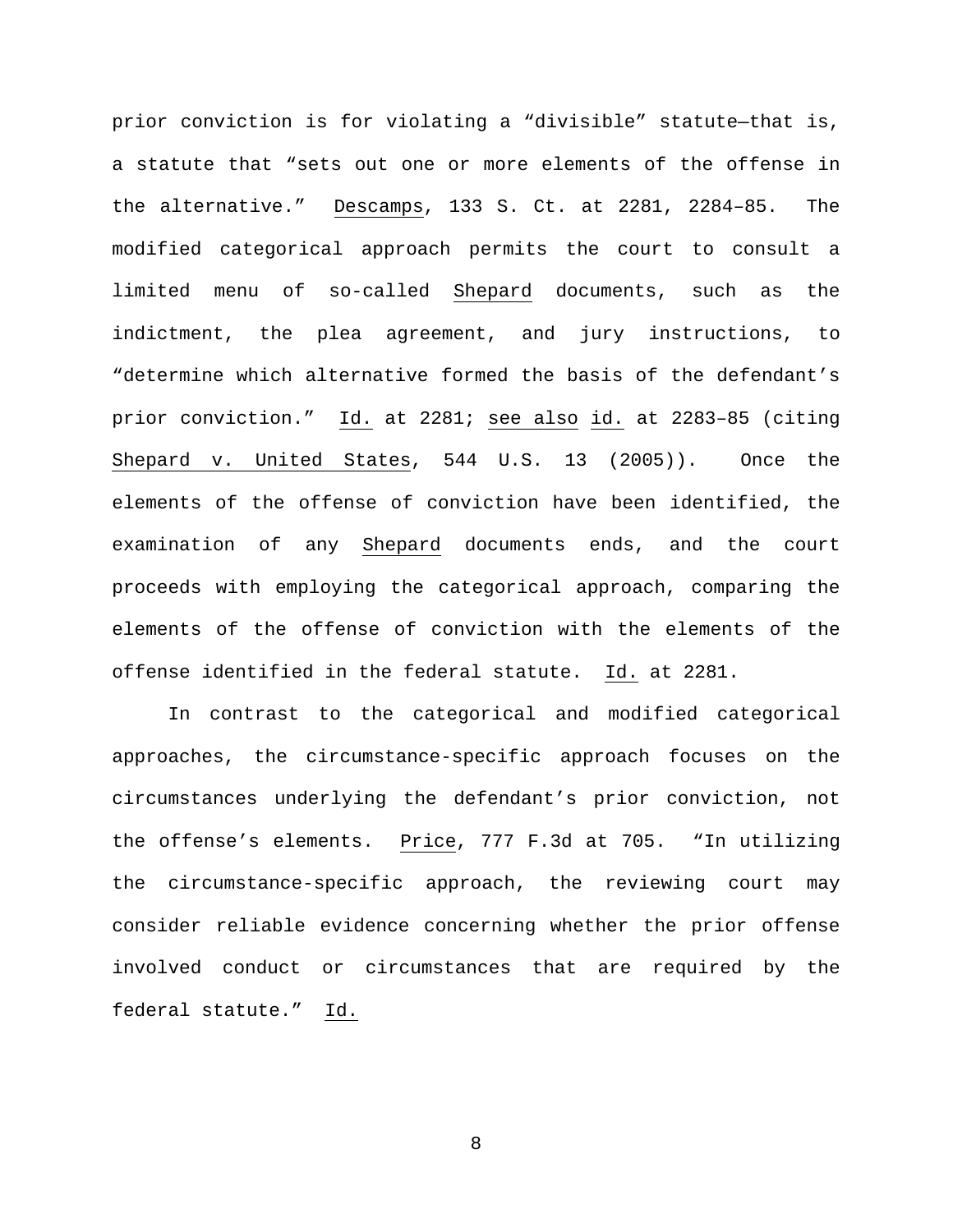The Tenth Circuit recently considered which approach best fits the portion of the tier III definition found in Section 16911(4)(A)—the precise question before us here—and held that "Congress intended courts to look to the actual age of the defendant's victim, but to otherwise employ a [categorical] approach." United States v. White, 782 F.3d 1118, 1133, 1135 (10th Cir. 2015). We agree.

Like the Tenth Circuit, and as with any statutory interpretation, we begin by analyzing SORNA's text. Generally, when a federal statute refers to a generic offense, the text evidences Congress's intent that the categorical approach be applied. See Nijhawan, 557 U.S. at 34–35; see also Moncrieffe v. Holder, 133 S. Ct. 1678, 1685 (2013). However, when the statute refers to specific conduct or a factual circumstance, its text suggests Congress's intent to allow for the circumstance-specific approach. Nijhawan, 557 U.S. at 34, 37– 38; Price 777 F.3d at 705.

Here, Section 16911(4) defines a "tier III sex offender," in relevant part, as:

[an] offender whose offense is punishable by imprisonment for more than 1 year and—

(A) is comparable to or more severe than the following offenses, or an attempt or conspiracy to commit such an offense:

C.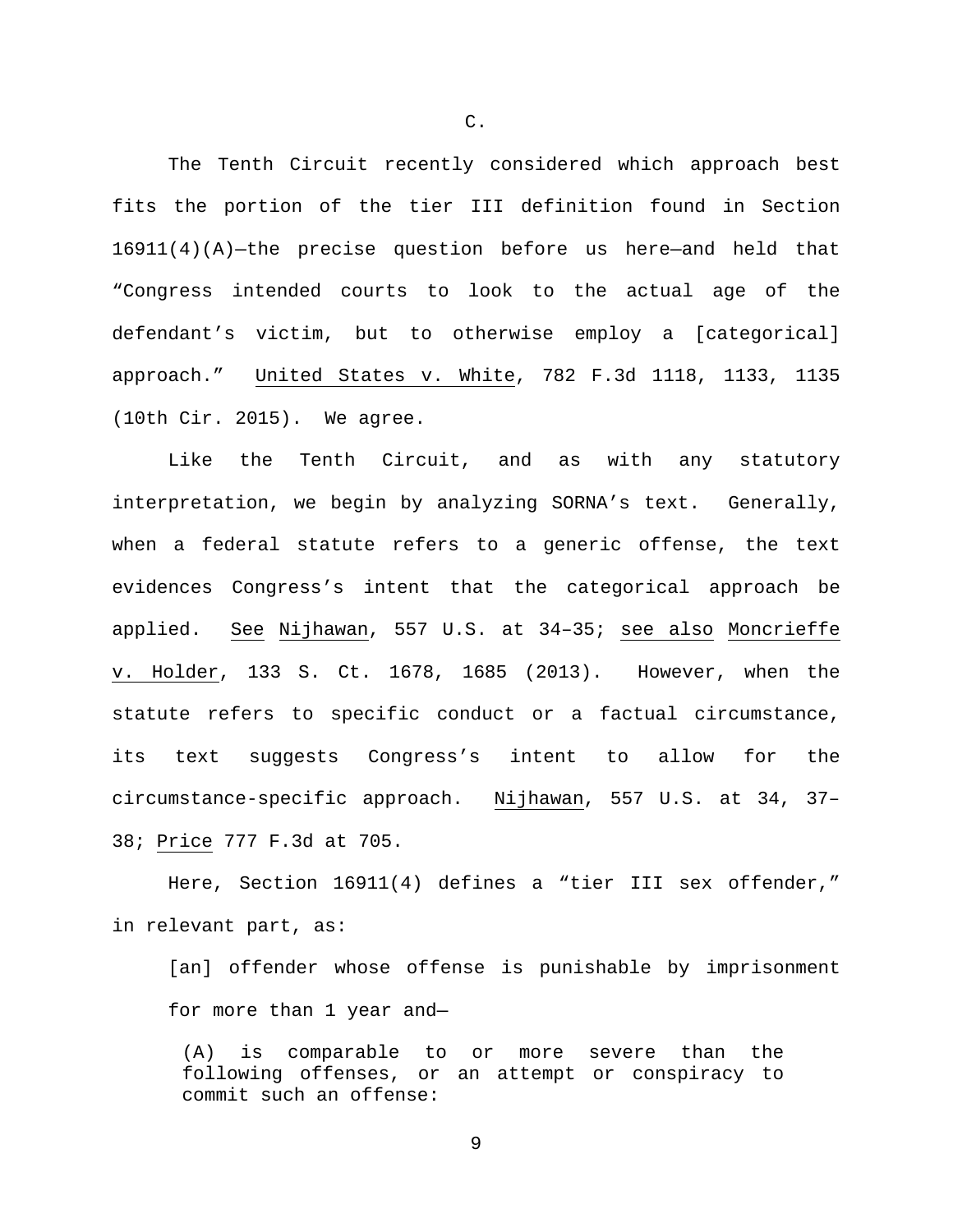(i) aggravated sexual abuse or sexual abuse (as described in sections 2241 and 2242 of Title 18); or

(ii) abusive sexual contact (as described in section 2244 of Title 18) against a minor who has not attained the age of 13 years.

42 U.S.C. § 16911(4)(A). Thus, a defendant cannot be classified as a tier III sex offender under Section 16911(4)(A) unless the prior sex offense conviction is "comparable to or more severe than" aggravated sexual abuse, sexual abuse, or abusive sexual contact as the offenses are "described in" Sections 2241, 2242, and 2244 of the Criminal Code. Id. §  $16911(4)(A)(i)-(ii)$ .

As the Tenth Circuit recently noted in White, "a reference to a corresponding section of the [C]riminal [C]ode" like here "strongly suggests a generic intent." 782 F.3d at 1132. In Nijhawan v. Holder, for example, the Supreme Court analyzed subsections of an "aggravated felony" provision, 8 U.S.C. § 1101(a)(43), which similarly cross-references "'offense[s] described in' a particular section of the Federal Criminal Code." 557 U.S. at 37 (citation omitted). According to the Supreme Court, such language "must refer to generic crimes." Id. (emphasis added). SORNA's text therefore suggests that the categorical approach should be used to determine whether a prior conviction is comparable to or more severe than the generic crimes listed in Section 16911(4)(A).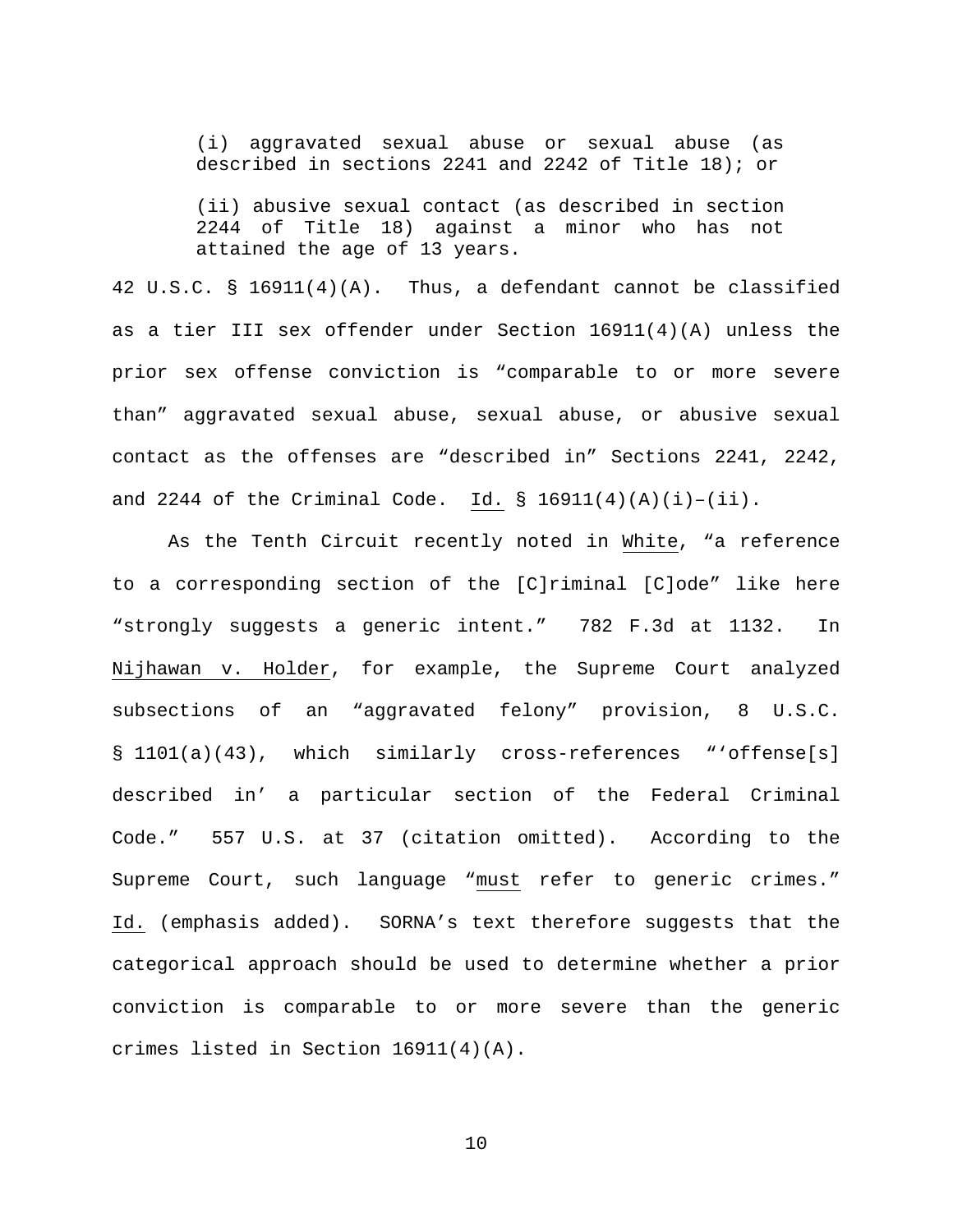Nonetheless, we must also consider the language in Section 16911(4)(A)(ii) stating that a defendant is a tier III sex offender if his prior conviction is comparable to or more severe than abusive sexual contact "against a minor who has not attained the age of 13 years." 42 U.S.C. § 16911(4)(A)(ii) (emphasis added). The definition of abusive sexual contact encompasses a number of alternative elements. See 18 U.S.C. § 2244. However, it does not include an element specifying a victim "who has not attained the age of 13 years." 42 U.S.C.  $\S$  16911(4)(A)(ii); see 18 U.S.C.  $\S$  2244. Congress's decision to reference in SORNA a victim "who has not attained the age of 13 years," 42 U.S.C. § 16911(4)(A)(ii), must therefore be read as an instruction to courts to consider the specific circumstance of a victim's age, rather than simply applying the categorical approach.

The language used to define a tier II sex offender also supports the conclusion that Congress intended courts to use a categorical approach when the sex offender tier definition references a generic offense, with the exception of the specific circumstance regarding the victim's age. White, 782 F.3d at 1133−34. Section 16911(3)(A) indicates that a defendant is a tier II sex offender if he has committed an offense that is "comparable to or more severe than" a list of generic crimes cross-referenced in the Criminal Code. See 42 U.S.C.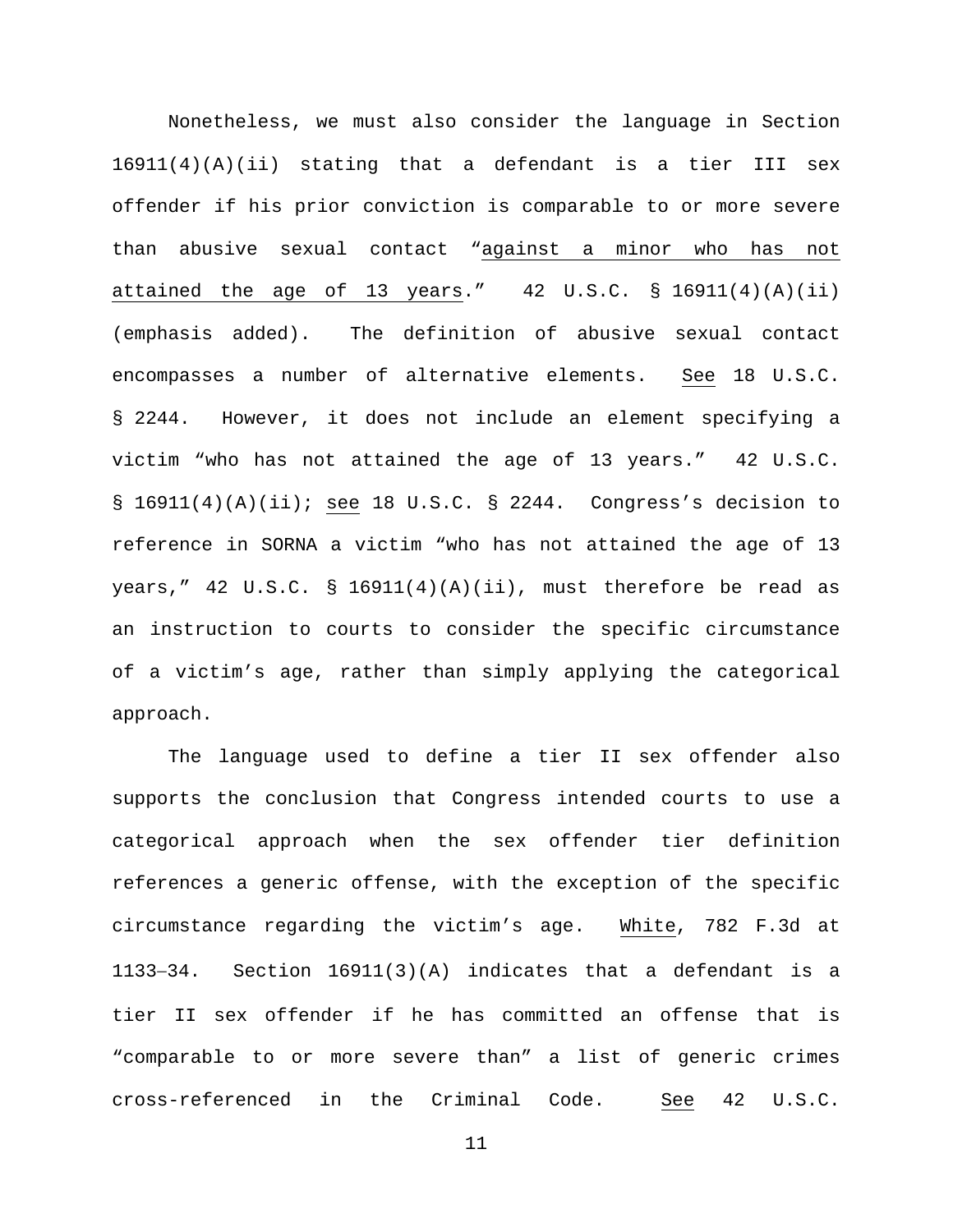§ 16911(3)(A)(i)−(iv) (listing the offenses of sex trafficking, coercion and enticement, transportation with intent to engage in criminal sexual activity, and abusive sexual contact "as described in" Sections 1591, 2422(b), 2423(a), and 2244 respectively). However, Section 16911(3)(A) qualifies that such a generic offense reaches tier II status only when committed "against a minor," i.e., "an individual who has not attained the age of 18 years." Id. § 16911(3)(A), (14) (emphasis added). Thus, the language of Section 16911(3)(A), like the language of Section 16911(4)(A), instructs courts to apply the categorical approach when comparing prior convictions with the generic offenses listed except when it comes to the specific circumstance of the victims' ages. White, 782 F.3d at 1134; see also United States v. Mi Kyung Byun, 539 F.3d 982, 991 (9th Cir. 2008).

In sum, an examination of 42 U.S.C. § 16911(4)(A)'s text and structure leads us to the same conclusion the Tenth Circuit reached in White: "Congress intended courts to apply a categorical approach to sex offender tier classifications designated by reference to a specific federal criminal statute,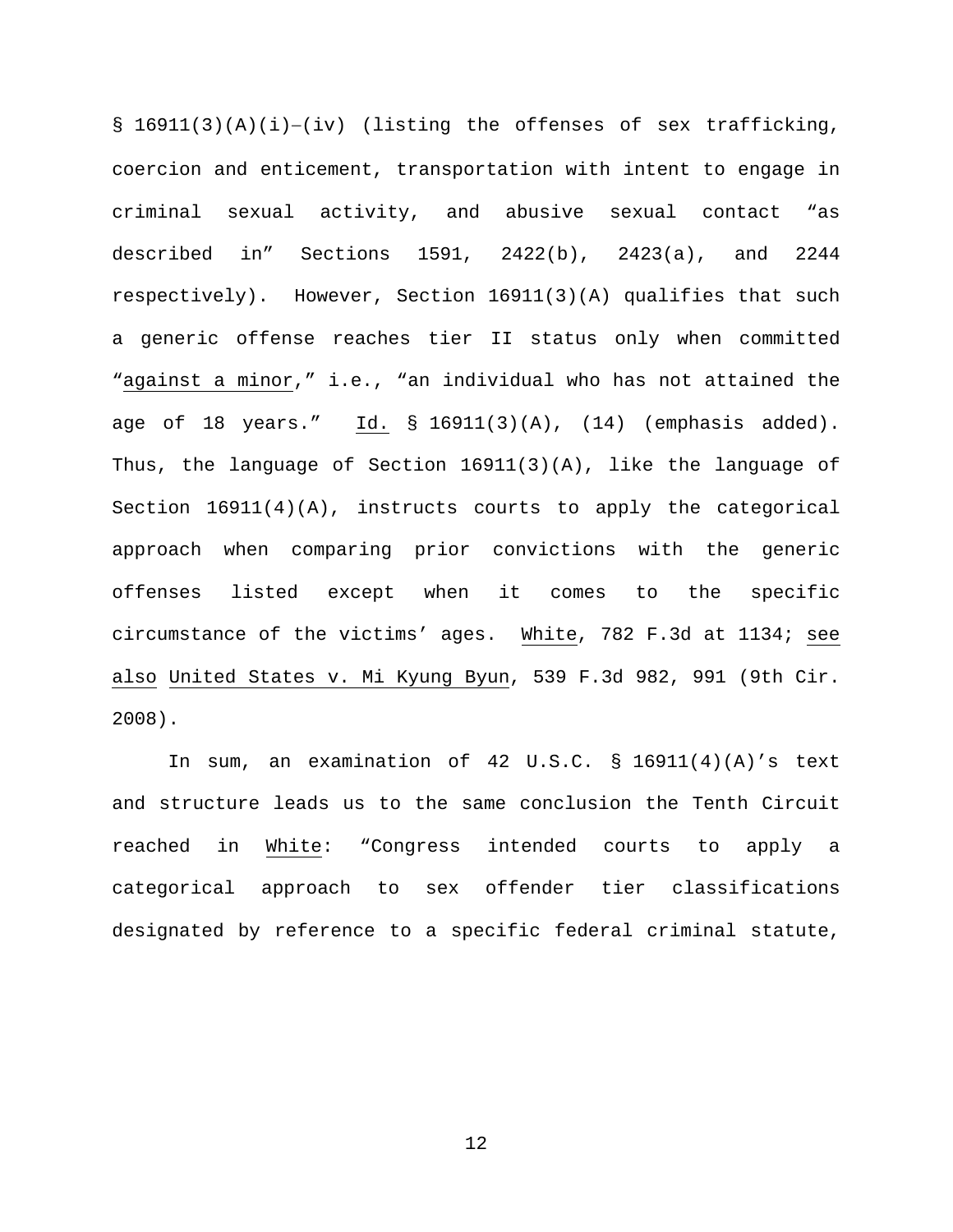but to employ a circumstance-specific comparison for the limited purpose of determining the victim's age." 782 F.3d at 1135.<sup>2</sup>

Our approach to Section 16911(4)(A) also accords with the Supreme Court's instructions that courts account for practical considerations when determining whether to employ the categorical or circumstance-specific approach.[3](#page-12-1) The Supreme Court has noted that the circumstance-specific approach can create "daunting difficulties" for sentencing courts, tasking them with examining evidence to understand the specific circumstances of past convictions. Descamps, 133 S. Ct. at 2289

<span id="page-12-0"></span> <sup>2</sup> The portions of the tier III definition found in 42 U.S.C. § 16911(4)(B) and (C) are irrelevant to this case. We therefore do not address them here.

<span id="page-12-1"></span><sup>&</sup>lt;sup>3</sup> The Supreme Court has identified additional factors, including legislative history, equitable considerations, and Sixth Amendment implications, relevant to the determination of<br>whether to apply the categorical or circumstance-specific apply the categorical or circumstance-specific approach. See Descamps, 133 S. Ct. at 2287–89. Because the text and structure of Section 16911(4)(A) clearly evidence Congress's intent, we need not address these additional factors in our analysis, as none would change the result here. We note, however, that two of these factors—legislative history and equitable considerations—lend particularly strong additional support to our conclusion that the categorical approach should apply with the exception that we look to the specific circumstance of a victim's age. See White, 782 F.3d at 1134–35 (discussing SORNA's legislative history); see also Descamps, 133 S. Ct. at 2289 (explaining the potential unfairness of the circumstance-specific approach in the context of prior circumstance-specific approach in the context of prior sentencing enhancements, as consideration of factual allegations from past convictions that the defendant had little incentive to challenge at trial or deprive the defendant of the benefits of a negotiated plea deal).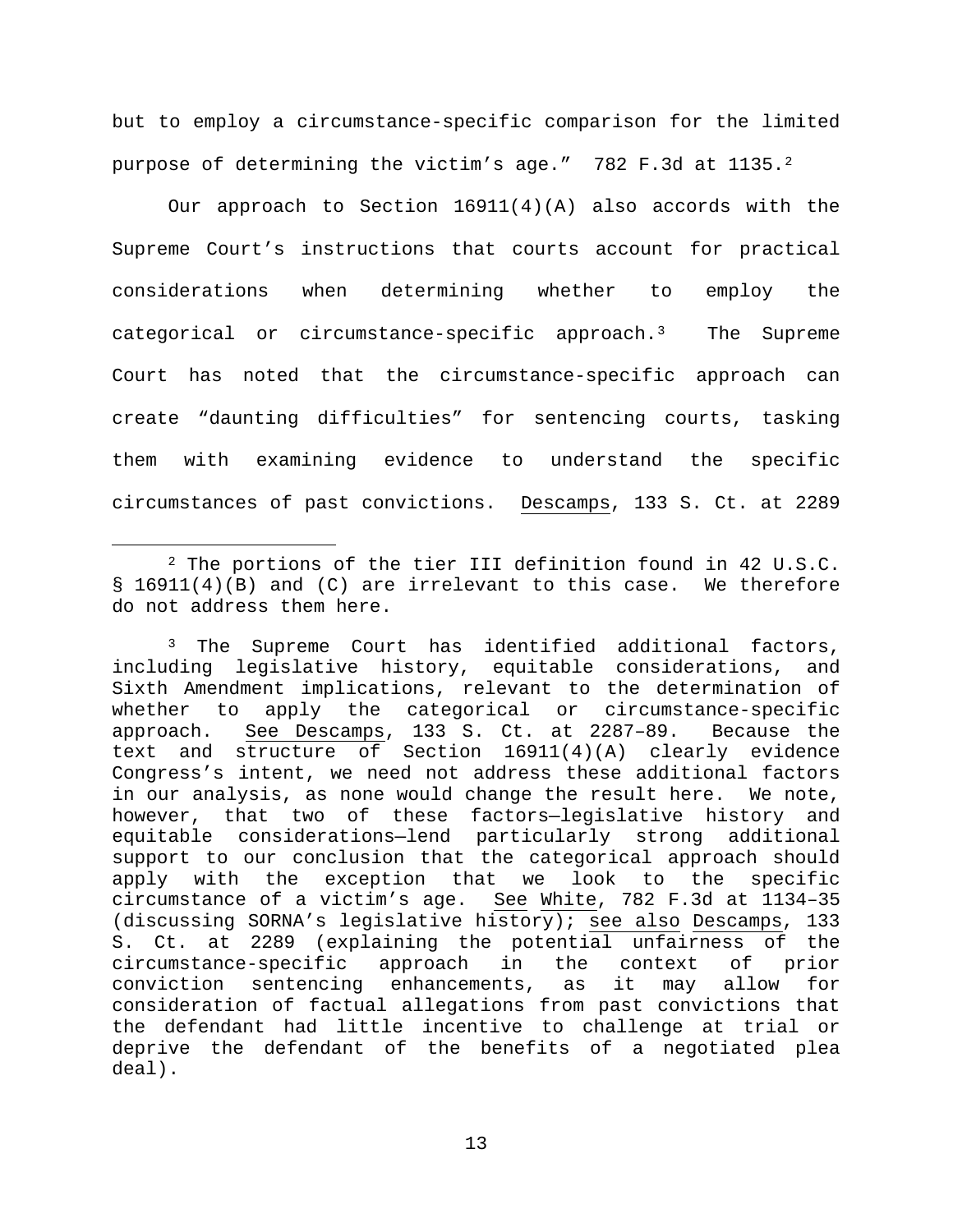(internal quotation marks omitted). Such examinations could require the review of aged documents, "[t]he meaning of [which] will often be uncertain," and "statements of fact . . . [that are] downright wrong." Id. A defendant may contest much of this, raising the possibility of "minitrials" wherein past convictions are re-litigated. Moncrieffe, 133 S. Ct. at 1690; see Taylor v. United States, 495 U.S. 575, 601–02 (1990).

Applying the categorical approach to the generic crimes listed in SORNA's tier III definition will avoid such practical difficulties. And looking to the circumstances of prior convictions for the limited purpose of identifying the age of the victim raises less concern. Determining age is a "straightforward and objective" inquiry that "involves the inspection of a single threshold fact." Hernandez-Zavala v. Lynch, 806 F.3d 259, 267 (4th Cir. 2015).

The government nevertheless contends that we should employ the circumstance-specific approach wholesale, relying primarily on our recent United States v. Price decision. True, we there employed the circumstance-specific approach—but to a different, and differently-worded, SORNA subsection. 777 F.3d 700. In Price, we had to decide which approach to employ in assessing whether a defendant's prior conviction qualified as a "sex offense" under Section 16911(7)(I). Id. at 707–09. That term includes "[a]ny conduct that by its nature is a sex offense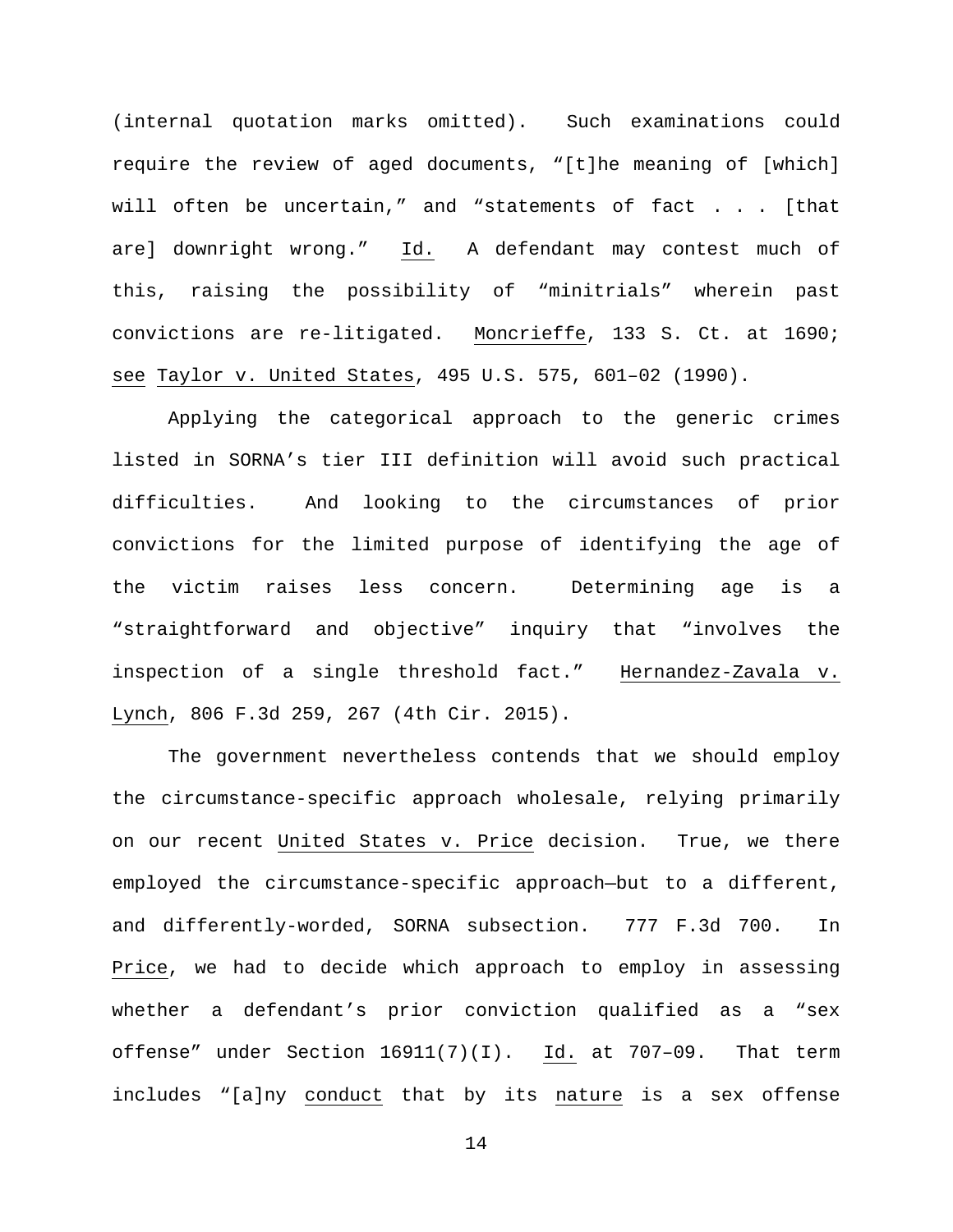against a minor." 42 U.S.C. § 16911(7)(I) (emphasis added). Examining this language, we found that the "explicit reference to the 'conduct' underlying a prior offense, as well as the 'nature' of that conduct, refers to how an offense was committed—not a generic offense." Price, 777 F.3d at 709. As explained above, the relevant statutory language—and the conclusions we must draw from it—differ markedly here.

We also reject the government's contention that practical considerations weigh in favor of adopting a circumstancespecific approach wholesale. According to the government, considering the specific circumstances to determine tier classifications should be unproblematic after Price, since the factfinder must already consider the specific circumstances to determine whether a defendant has committed a "sex offense." While perhaps true in some cases, that assertion may well be untrue in many others, like here, where it is uncontested that Defendant's prior conviction constitutes a sex offense.

Moreover, Price held only that the circumstance-specific approach is applicable to determinations with respect to 42 U.S.C. § 16911(7)(I). 777 F.3d at 709. Subsection (7)(I) is but one of several subsections comprising SORNA's definition of the term "sex offense." See 42 U.S.C. § 16911(5)(A)–(C), (7)(A)–(I). The Court acknowledged in Price that the language of at least one other subsection included in the sex offense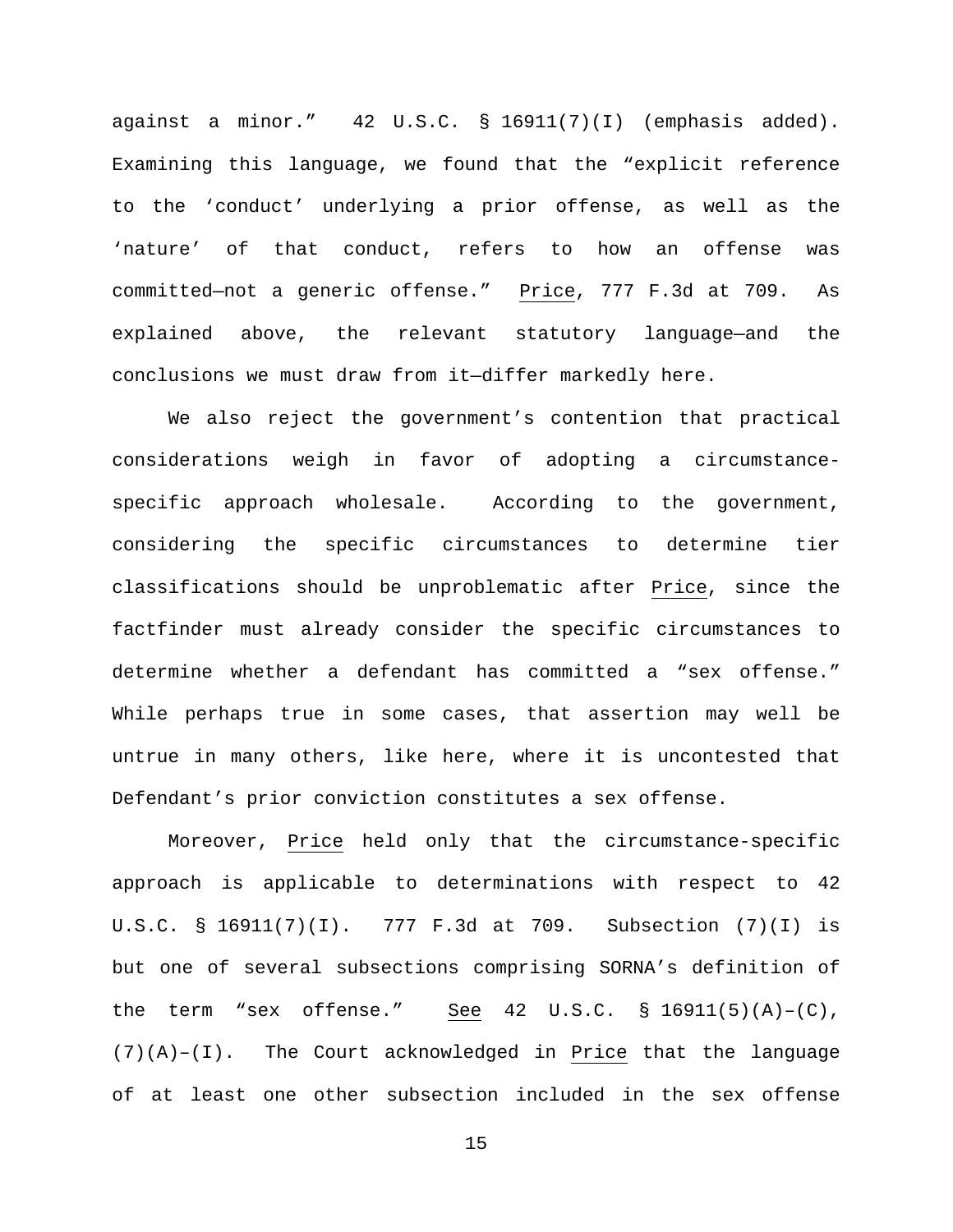definition calls for an elements-based, categorical approach. See 777 F.3d at 708. Thus, in some cases, one can and should determine whether a defendant was convicted of a sex offense without looking at the factual circumstances of the prior offense.

D.

Having determined that we apply the categorical approach in assessing whether a defendant's prior conviction constitutes a tier III sex offense under Section 16911(4)(A), with the exception that we look to the specific circumstance of the victim's age, we now apply this approach to Defendant's case. And, doing so, we conclude that the district court erred in deeming Defendant a tier III sex offender.

As we already noted, in 2002 Defendant pled guilty to endangering the welfare of a child in violation of N.J. Stat. Ann.  $\S$  2C:24-4(a). At that time, the statute stated:

Any person having a legal duty for the care of a child or who has assumed responsibility for the care of a child who engages in sexual conduct which would impair or debauch the morals of the child, **or** who causes the child harm that would make the child an abused or neglected child as defined in R.S.9:6-1, R.S.9:6-3 and P.L.1974, c. 119, s.1 (C.9:6-8.21) is guilty of a crime of the second degree. Any other person who engages in conduct or who causes harm as described in this subsection to a child under the age of 16 is guilty of a crime of the third degree.

N.J. Stat. Ann. § 2C:24-4(a) (2002) (emphasis added).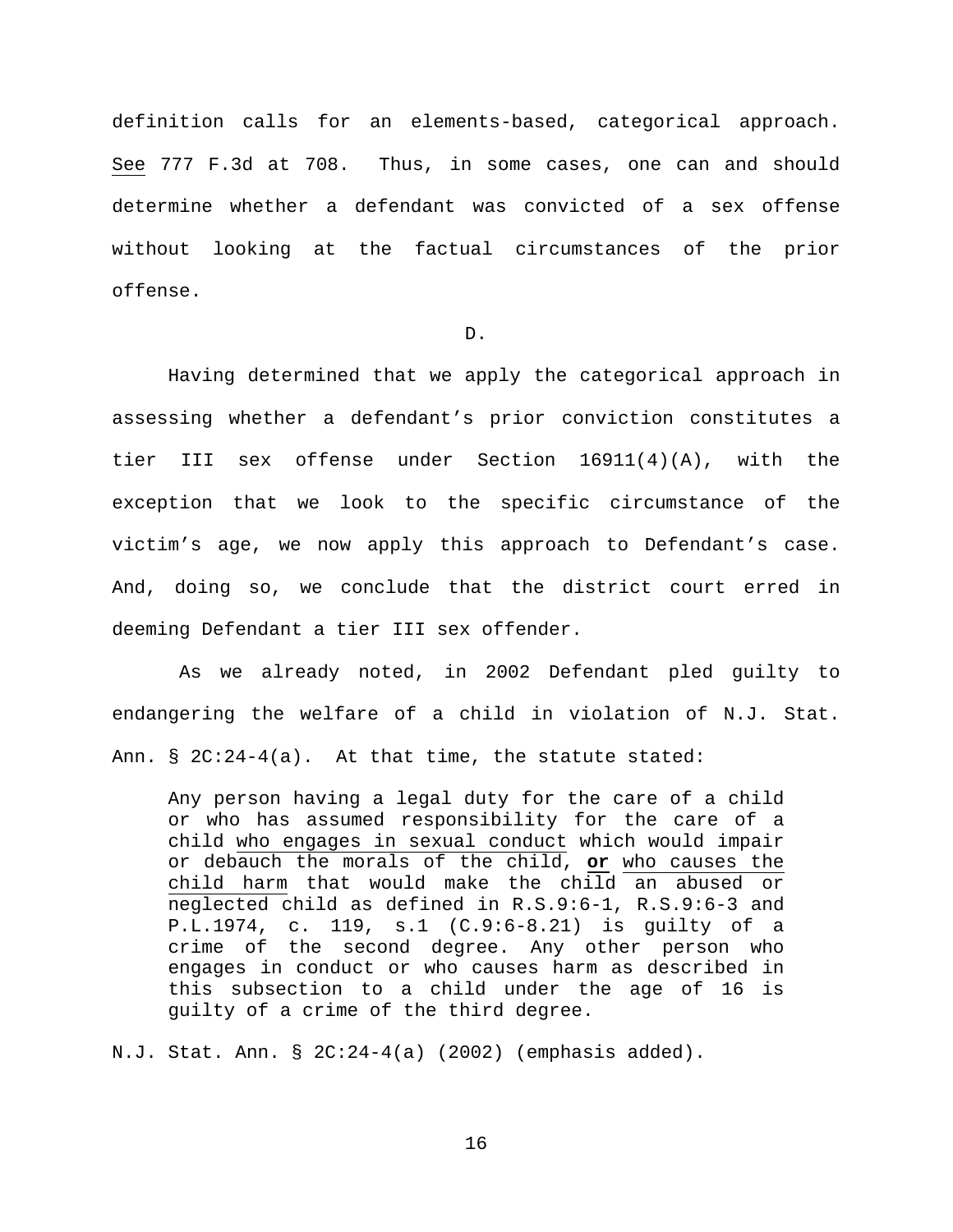Because the statute provided alternative elements that could constitute child endangerment—"engag[ing] in sexual conduct" or "caus[ing] . . . harm"—the statute is divisible. Id.; see Omargharib v. Holder, 775 F.3d 192, 198 (4th Cir. 2014) ("[C]rimes are divisible . . . if they set out elements in the alternative and thus create multiple versions of the crime." (internal quotation marks omitted)). Generally, therefore, we would use the modified categorical approach to determine the elements of Defendant's child endangerment conviction. See Descamps, 133 S. Ct. at 2281.

Here, however, there is no need to do so—because regardless of whether Defendant's New Jersey conviction was based on "sexual conduct which would impair or debauch the morals of [a] child" or "harm that would make [a] child . . . abused or neglected," N.J. Stat. Ann. § 2C:24-4(a) (2002), neither alternative would qualify as a tier III sex offense.

The only subsection of relevance to Defendant's potential tier III classification is subsection  $(4)(A)$ , which identifies the generic crimes of aggravated sexual abuse, sexual abuse, and abusive sexual contact defined in the Criminal Code. 42 U.S.C. § 16911(4)(A). And all three—aggravated sexual abuse, sexual abuse, and abusive sexual contact—require a defendant to have engaged in or attempted physical contact.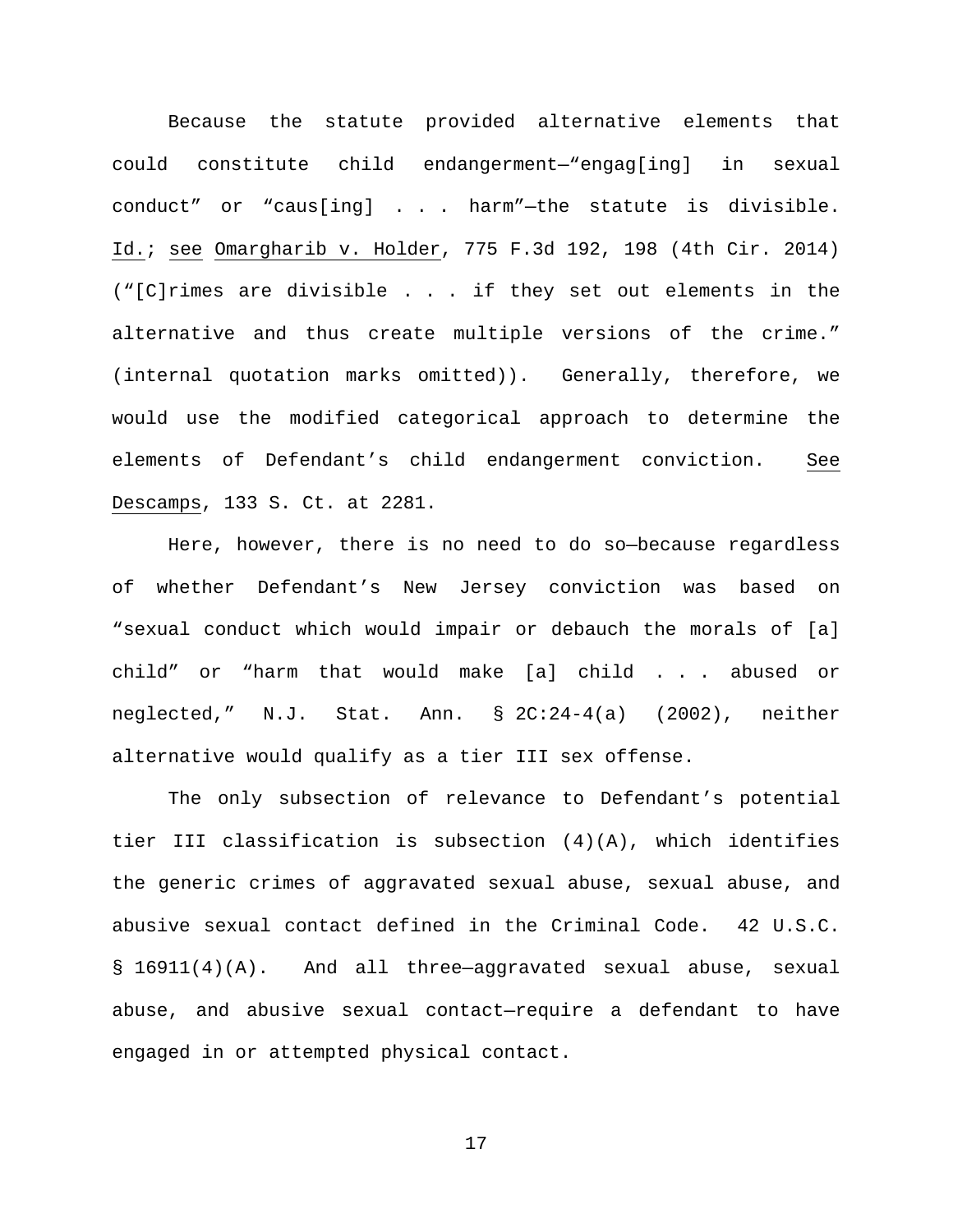Specifically, aggravated sexual abuse and sexual abuse require an actual or attempted sexual act, 18 U.S.C. §§ 2241, 2242, which, in turn, involves physical contact, see id. § 2246(2) (defining sexual act to include contact between genitals, contact between the mouth and genitals, penetration of genitals with a hand or object with a specific intent, or intentional touching of a person under the age of sixteen with a specific intent). Similarly, the offense of abusive sexual contact requires physical contact. See id. § 2244 (defining "abusive sexual contact"); id. § 2246(3) (defining "sexual contact" as "intentional touching" with a specific intent).

The New Jersey Supreme Court has, however, made clear that actual or even attempted physical contact is not necessary for conviction under the child endangerment statute at issue here. For example, the New Jersey Supreme Court held in 2001 that "mere nudity repeatedly presented at a window can constitute endangering the welfare of children if the other elements of the endangering crime are met." State v. Hackett, 764 A.2d 421, 428 (N.J. 2001). The statute's first alternative, "sexual conduct which would impair or debauch the morals of [a] child," N.J. Stat. Ann. § 2C:24-4(a) (2002), thus does not qualify for tier III classification, see United States v. Aparicio-Soria, 740 F.3d 152, 154 (4th Cir. 2014) (en banc) ("To the extent that the statutory definition of the prior offense has been interpreted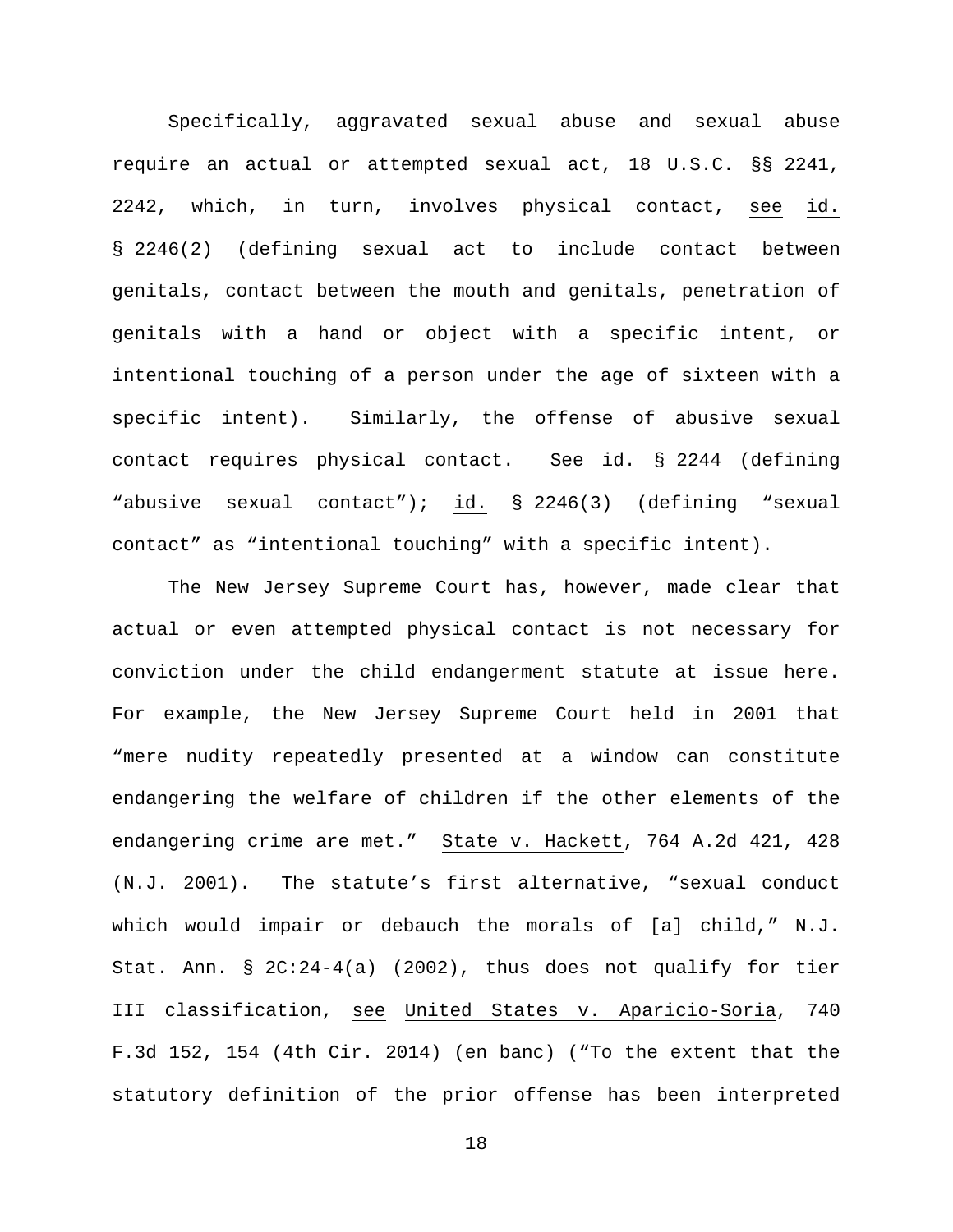by the state's highest court, that interpretation constrains our analysis of the elements of state law.").

Nor is physical contact necessary to "cause[] [a] child harm that would make the child an abused or neglected child"—the statute's second alternative. N.J. Stat. Ann. § 2C:24-4(a) (2002). For example, one could cause such harm by "willfully failing to provide proper and sufficient food." See id. § 9:6- 1.

In sum, the New Jersey child endangerment statute under which Defendant was convicted, N.J. Stat. Ann. § 2C:24-4(a) (2002), can encompass conduct, such as repeated nudity and willing failure to provide proper food, that clearly falls outside of the generic crimes of aggravated sexual abuse, sexual abuse, and abusive sexual contact, all of which require actual or attempted physical contact. And because the New Jersey statute sweeps more broadly than the generic crimes listed in 42 U.S.C. § 16911(4)(A), Defendant's New Jersey conviction is not "comparable to or more severe than" those crimes. 42 U.S.C.  $\S$  16911(4)(A); see Descamps, 133 S. Ct. at 2283. Accordingly, Defendant cannot properly be classified as a tier III offender, and the district court thus erred in so classifying him. Because that error led to an improper calculation of Defendant's base offense level under the Sentencing Guidelines, Defendant's sentence is procedurally unreasonable and must be vacated. See,